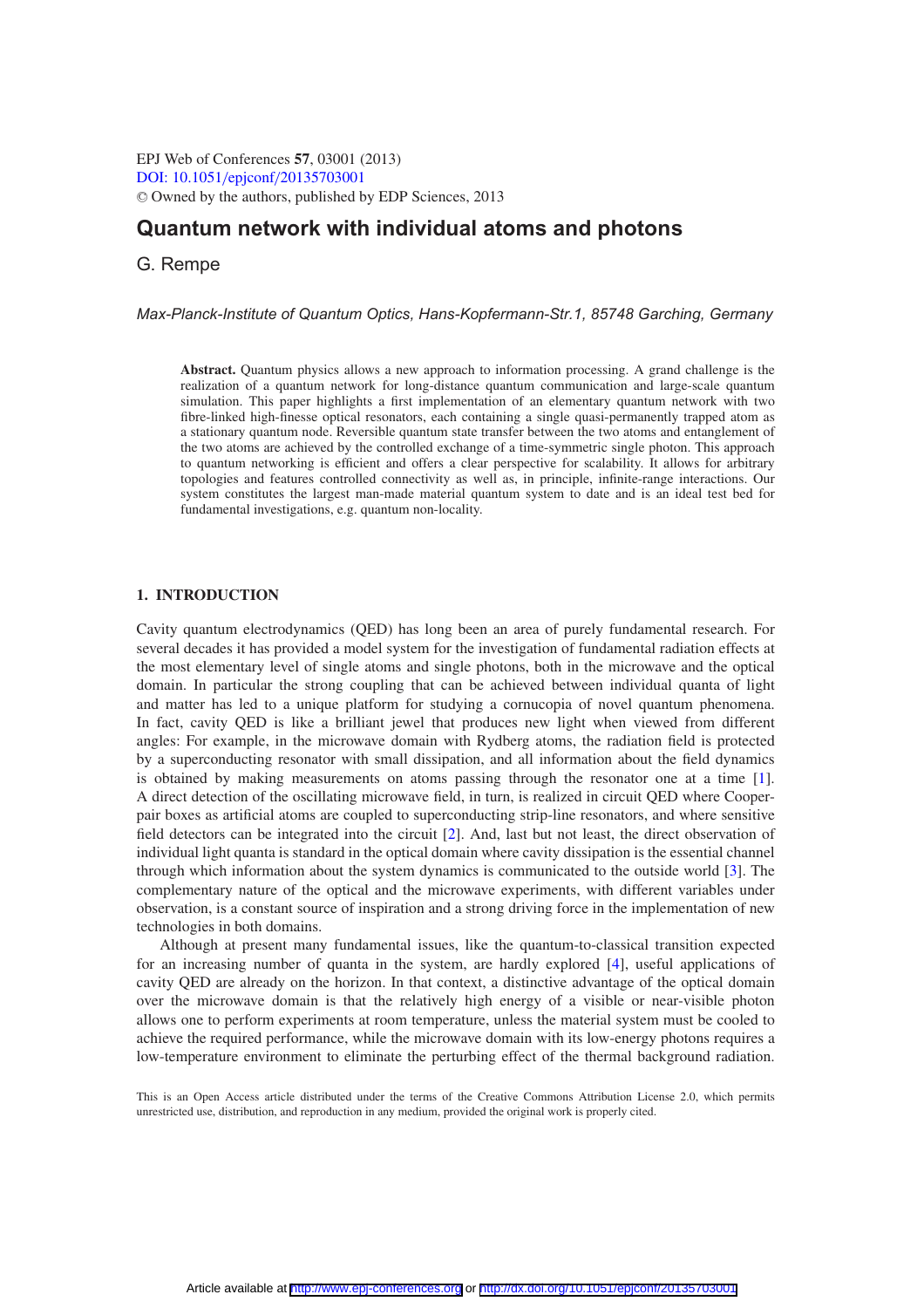### EPJ Web of Conferences

The optical domain is therefore especially useful for applications in quantum communication and quantum networking over larger distances where low-temperature links cannot so easily be established. Earth-temperature optical fibres, in contrast, can easily transfer near-visible photons over long distances with hardly any random perturbations. It is in particular the optical domain which provides one with a robust and versatile quantum light source that can be used to exchange energy and information between distant quantum nodes in a cascaded network with arbitrary topology and controlled connectivity, the socalled quantum internet. More generally, optical cavity QED has the potential to conduct experiments with a new and revolutionary tool, not with the relatively crude classical tool like a laser beam with shot-noise dominated amplitude and phase fluctuations, but with a much more subtle quantum tool like a single photon carrying just one quantum of energy and one quantum of information.

# **2. QUANTUM DEVICES**

Several unique properties make optical cavity QED systems ideal for quantum networking [\[5\]](#page-6-4). Most of these properties have been investigated individually in a series of ground-breaking experiments during the last decade, but their successful combination in one-and-the-same experiment has been achieved only very recently [\[6](#page-6-5)]. Before highlighting this experiment, it seems appropriate to summarize some of the most important cavity QED achievements that have been essential prerequisites in the first realization of an elementary quantum network. Special attention is devoted to the experiments at the Max Planck Institute of Quantum Optics.

# **2.1 Strong light-matter coupling**

Experiments with single quanta of light and matter are all performed in the regime of strong light-matter coupling as otherwise the effect of a single atom on a single photon and, vice versa, a single photon on a single atom is too small to cause an appreciable effect. Strong coupling can be achieved in very small resonators made of mirrors with very high reflectivity. Under these circumstances, the atom behaves like a one-dimensional emitter which interacts predominantly with a single resonant mode of the optical cavity. In this novel radiation regime the transmission of a weak resonant probe laser through the cavity is highly suppressed by a resonant atom [\[3\]](#page-6-2). This effect can be employed to detect a single atom and track it in real time with high spatial and temporal resolution [\[7,](#page-6-6) [8\]](#page-6-7). The strong coupling also enhances the emission of light into the cavity, thus suppressing the amount of atomic fluorescence into all the other continuum modes not supported by the cavity.

### **2.2 High-finesse optical resonator**

In order to control the light-matter interaction and to induce photon emissions or absorptions with high efficiency, the atom is addressed with laser beams of well-controlled polarization. This requires an unperturbed optical access with large numerical aperture which experimentally is best achieved in a Fabry-Perot resonator where the atom is sufficiently far away from any light-scattering surface [\[9\]](#page-6-8). Towards this goal, the dielectric mirror coating is deposited on top of a super-polished glass substrate which is subsequently coned down for better optical access from a direction orthogonal to the cavity axis. The two mirrors have different reflectivity which reduces the achievable finesse but ensures that light generated inside the cavity is almost exclusively emitted in the direction determined by the mirror with the lower reflectivity. Moreover, the asymmetric design facilitates the coupling of light from the outside into the cavity. Special measures have been taken to prevent mirror birefringence which would split the resonator modes and simultaneously lift the polarization degeneracy which would exclude using polarization quantum bits in cavity QED quantum networks.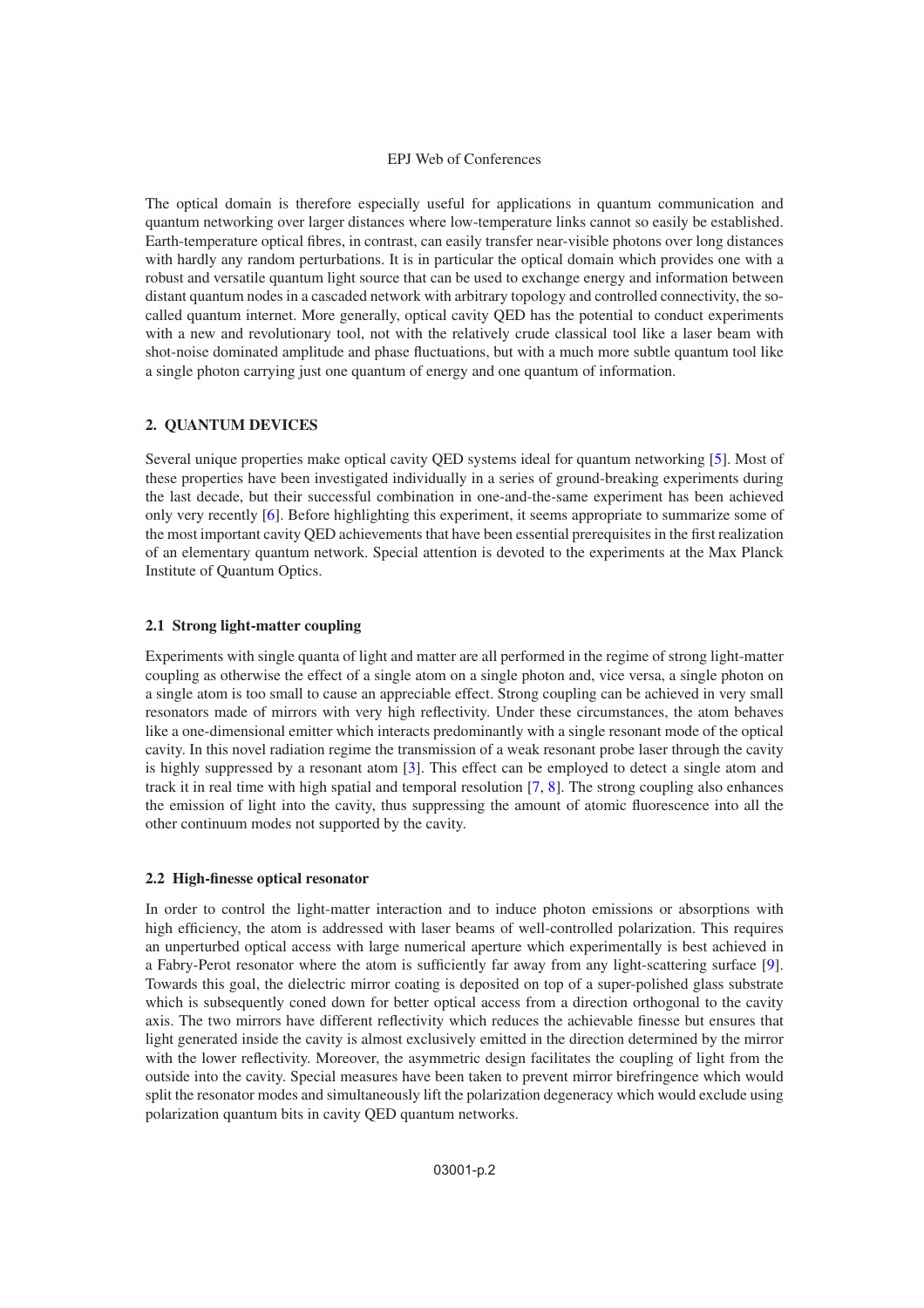## ICAP 2012

### **2.3 Single-atom localization**

An essential prerequisite of optical cavity QED experiments is to reproducibly localize a single atom in the centre of a high-finesse optical cavity, at a position where the atom-photon coupling is strongest and, equally important, well known. This is achieved by a combination of dipole trapping in two (or three) orthogonal blue or red detuned standing light waves [\[10\]](#page-6-9) and cavity cooling [\[11,](#page-6-10) [12\]](#page-6-11) or, most recently, feedback cooling [\[13](#page-6-12), [14\]](#page-6-13). The standing light waves can spatially be adjusted in such a way that the atom is trapped at the desired position, as verified by means of a CCD camera which records fluorescence light emitted by the atom, for example during cooling intervals and state preparation. Average trapping times of the order of a minute can routinely be achieved. Once an atom is lost, it is replaced by a new one, typically within a few seconds. The experimental duty cycle is thus approaching one. Fine-positioning of the atom in case it jumped to another trap minimum during a heating burst [\[7](#page-6-6), [8](#page-6-7)] as well as replacing an atom when it is lost is automatically performed with a computer.

### **2.4 Single-photon generation**

Controlled quantum experiments aim to emit single photons on the push of a button. This is achieved by means of a vacuum-stimulated Raman adiabatic passage which drives the atom from one of its ground states to another ground state, without population of an excited state [\[15](#page-6-14), [16\]](#page-6-15). The scheme suppresses spontaneous emission into radiation modes outside the cavity and thus boosts the photongeneration efficiency in a single mode to a level as high as 60%. Technically, the control laser illuminates the atom and has a slowly increasing intensity. Photon generation into the cavity and simultaneous emission from the cavity occurs around times when the control Rabi frequency equals the atom-cavity coupling constant. The temporal shape of the emitted photon wave packet can be tailored by a proper design of the control laser pulse. Experimentally, wave packet durations between about 250 ns and 5  $\mu$ s can routinely be achieved. Note that a time-symmetric photon wave packet is required in quantum networking experiments where photons are exchanged between identical network nodes [\[5\]](#page-6-4).

### **2.5 Coherent single photons**

An essential prerequisite of quantum networking is that the photons which are exchanged between the network nodes are coherent. The coherence properties of the photons generated by the vacuumstimulated Raman adiabatic passage technique are tested by means of an interference experiment in which two single-photon wave packets are spatially and temporally overlapped on a beam splitter and the photon-detection times in two detectors positioned in the two output ports of the beam splitter are recorded. No coincidence detections are expected in case the two single-photon wave packets are identical and thus coherent. If the two wave packets have different frequencies or, more general, exhibit a different phase evolution, a pronounced quantum beat is observed in the relative detection times of the two photons, provided the time resolution of the two detectors is high enough [\[17](#page-6-16), [18](#page-6-17)]. If the observed beat has a full visibility, the two photons are coherent with respect to each other, although they are distinguishable due to their different frequencies. Any reduction of the beat visibility, for example due to a random phase evolution or a random arrival time of the photon wave packet, is a signature of reduced coherence.

#### **2.6 Light-matter entanglement**

Entanglement and disentanglement are central resources in any quantum information processing experiment. In optical cavity QED, entanglement between a stationary atom and a flying photon is achieved by driving a vacuum-stimulated Raman adiabatic passage into a superposition of two atomic ground states, for example with different orientations of the atomic spin [\[19](#page-6-18)]. Due to angular-momentum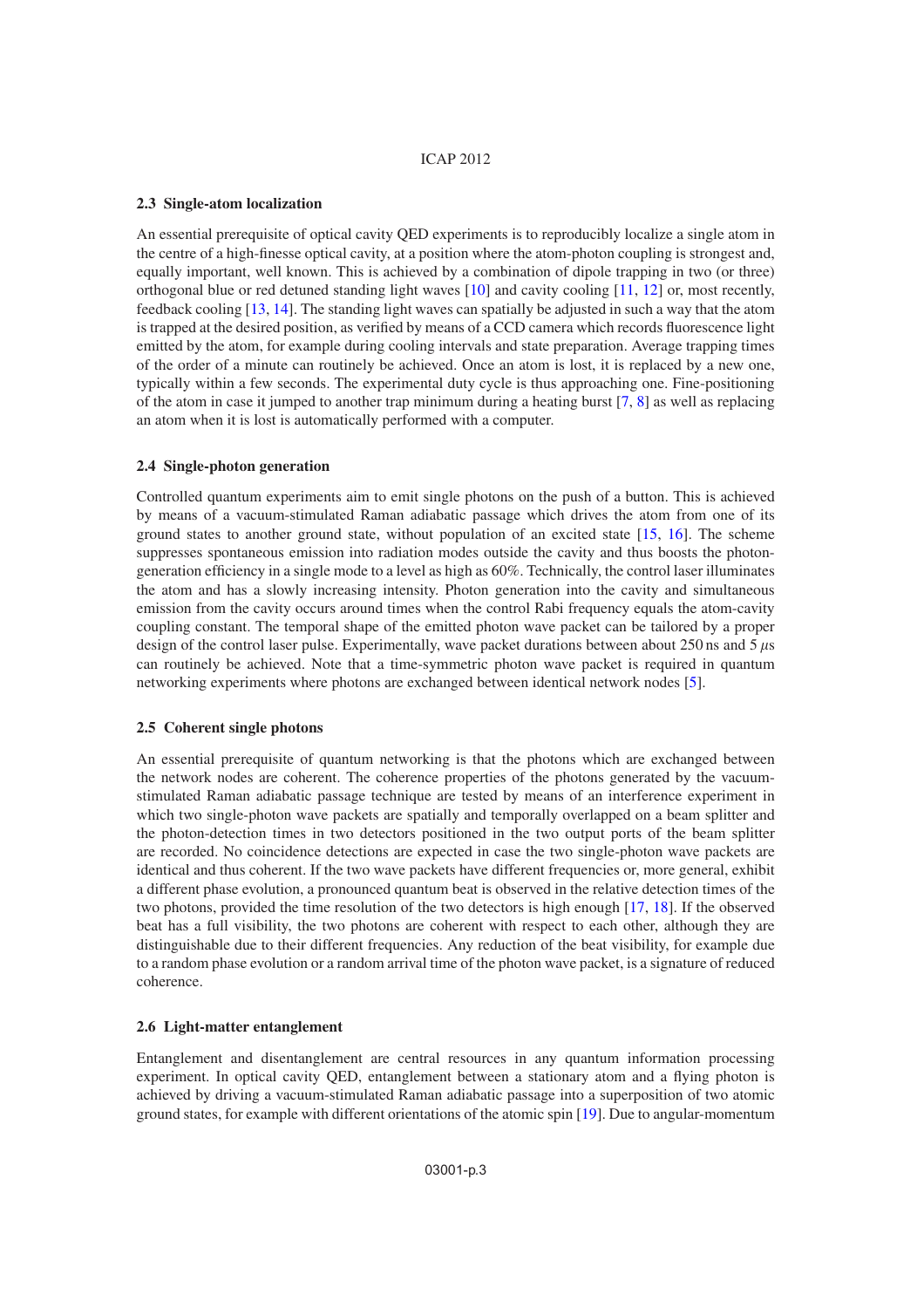#### EPJ Web of Conferences



Figure 1. The figure sketches a quantum network with arbitrary topology and controlled connectivity. In the envisaged architecture (top), many single-atom nodes are connected by single-photon links. The properties of a subsystem consisting of two linked nodes (middle; A and B) are presently explored. Details of the nodes and connections are shown in the lower part of the figure. Experimentally, the two nodes are located in independent laboratories connected by a 60 meter long optical fibre ①. Each node consists of a single rubidium atom ② trapped in an optical dipole trap at the centre of a high-finesse optical cavity ③. Quantum state transfer between the atoms and remote entanglement is achieved via the exchange of a single photon ④, with quantum information encoded in the internal state of the atom and the polarization of the photon, respectively. Both the production of a photon (at node A) and its storage (at node B) are achieved via a coherent and reversible stimulated Raman adiabatic passage (with control laser ⑤). Also shown for each node is the atomic level scheme. The green and red arrows indicate the control laser and the exchanged single photon, respectively. The insets show fluorescence images of the two single atoms. The figure is reproduced from Ref. [\[6](#page-6-5)].

selection rules, the emitted photon is then in a superposition of two polarization states. As which-path information is not available, even in principle, the atom is entangled with the photon. Disentanglement is achieved by mapping the atomic superposition state onto a second photon, again by driving a vacuumstimulated Raman adiabatic passage, but this time into a single ground state with a well-defined spin orientation. This state mapping has two consequences: first, instead of the atom the second photon is now entangled with the first photon, and second, the atom is no longer entangled with any of the two photons. The combined fidelity of the complete protocol can be quantified by performing polarization measurements on the two photons emitted one after the other. Large violations of a Bell inequality are observed, thus proving the entanglement of photons that have never overlapped with each other, neither in space nor in time [\[20\]](#page-6-19).

# **2.7 Single-atom quantum memory**

Besides controlled photon emission from a single atom, quantum networking also requires controlled photon absorption by a single atom [\[21](#page-6-20)]. The photon storage process makes use of the fact that the vacuum-stimulated Raman adiabatic passage technique employed for photon generation is in principle reversible. In other words: the photon emission can be reversed to yield photon absorption by adiabatically turning off the control laser upon arrival of the photon at the cavity. Photon storage is monitored by switching the control laser back on at a later time, thus releasing the stored photon. The storage efficiency is remarkably high and amounts to about 15%, probably limited by residual atomic motion and, hence, a not perfectly known atom-photon coupling constant. Beyond the demonstration of single-photon absorption, the atom is also capable of storing the polarization state of an incoming photon in a superposition of two internal spin states. The system thus realizes a single-atom quantum memory for single flying photons; and this with a measured average fidelity exceeding 93% and a coherence time approaching  $200 \mu s$  [\[21\]](#page-6-20). One can expect dramatically longer storage times if the information is stored in atomic clock states.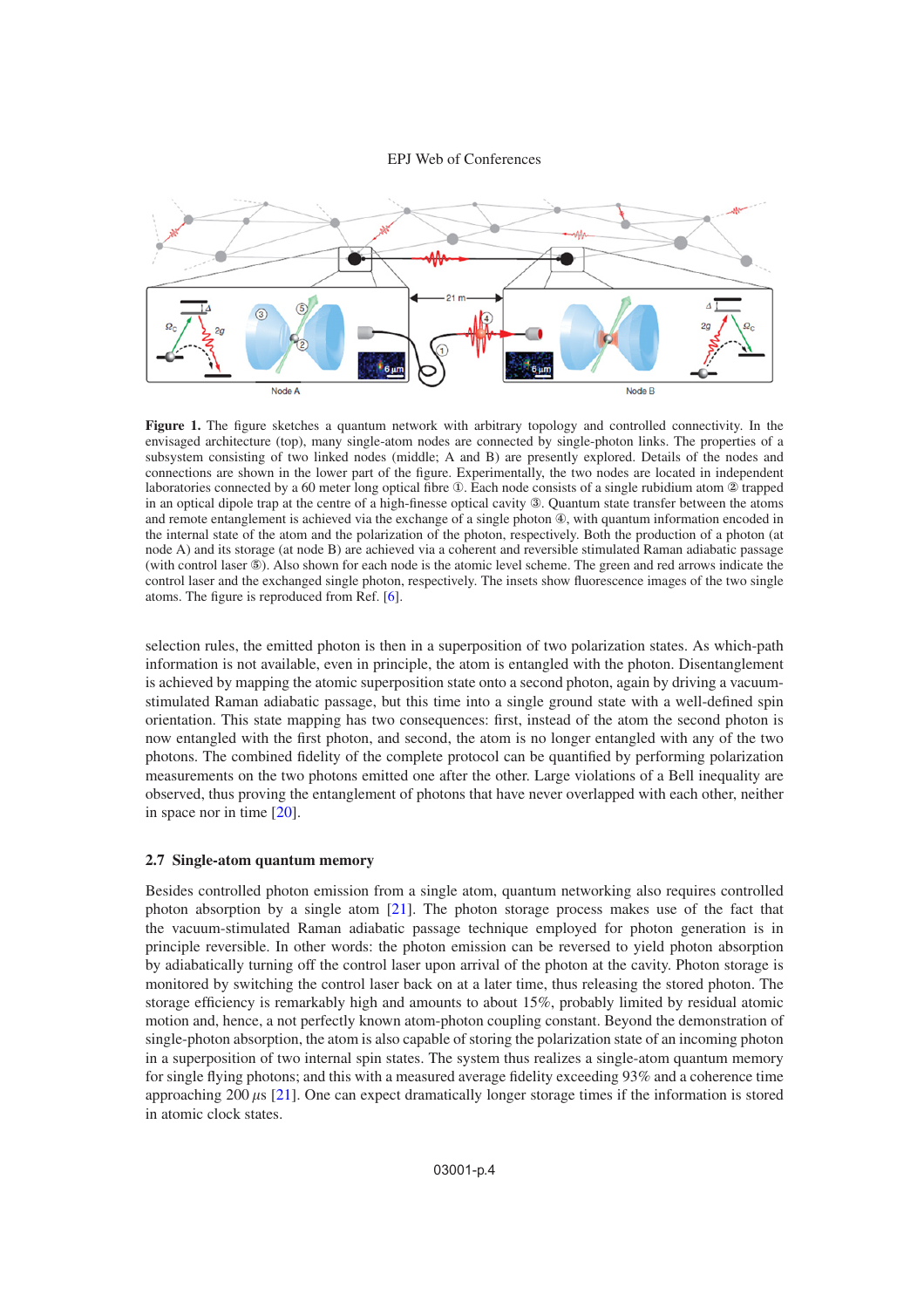#### ICAP 2012

### **3. QUANTUM NETWORK**

All of the above mentioned achievements were individually implemented and optimized using a single cavity QED system with just one atom. But at least two atoms are required for the demonstration of an elementary quantum network. If these two atoms are separated by a distance not exceeding a wavelength, they can interact with each other in the near field. Energy and information can then easily be transferred between the two atoms. However, the more interesting situation arises when the two atoms are widely separated and near-field effects can be excluded.

One possible solution in this case would be to build a large cavity around both atoms. In fact, cavity-mediated long range light forces between strongly coupled atoms have already been observed more than a decade ago [\[22](#page-6-21)]. However, building a large optical cavity around distant atoms poses series technological challenges, one of them being the quest for interferometric stability which is difficult to achieve when it comes to the macroscopic distances required in a fully operational large-scale quantum internet. Moreover, strong coupling is almost impossible to obtain in such long cavities. The singlecavity approach therefore does not open up a promising avenue.

The best solution is therefore to place each atom in its own optical cavity and link the two cavities with an in principle arbitrarily long optical fibre, as shown in the figure. In this case, both cavities can be small, strong coupling can be achieved locally, and interferometric stability between the remote systems is not an issue, at least as long as both cavity QED systems are not part of a larger optical interferometer. Moreover, this approach to quantum networking offers a clear scaling perspective as more and more systems can be added to an already existing network. Another advantage is that the individual cavity QED systems can be arranged in any topology and that two-party links can be established at will, both in time and space.

An elementary quantum network consisting of two optical cavity QED systems, each containing single atoms has recently been realized [\[6](#page-6-5)]. The two sub-systems are self-sustaining and are situated in two autonomous laboratories with completely independent infrastructure. The only common equipment is a frequency comb which in both laboratories is used as a reference for the frequency stabilization of the two cavities and the involved lasers. The two atoms are separated by a physical distance of 21 m, and the two cavities are connected by a 60 m long optical fibre which runs over two floors of the building. With this setup, several experiments have already been performed.

### **3.1 Quantum memory for single flying quantum bits**

In a first experiment, a single photon was emitted from one system, the sender node, and send to the other system, the receiver node, for storage. The polarization of the photon was controlled by means of polarization optics so that the capability of the receiver atom to act as a single-photon quantum memory could be tested. Towards this end, the stored polarization state was retrieved by generation of a new photon whose polarization was compared to the polarization of the incoming photon. Average storage fidelities exceeding 92% were deduced from this experiment, well above the classical limit of 2/3.

#### **3.2 Quantum state transfer between two distant atoms**

In a second experiment, the atom at the sender node was prepared in a superposition state by first entangling it with a photon whose state was then measured in a well-defined but arbitrary polarization basis. The photon detection process projected the atom into the wanted state which was given by the settings of the polarization optics. After preparation, the atomic state was mapped onto a new photon which was sent to the receiver node and stored there. The polarization information carried by the photon was now encoded in the spin direction of the receiver atom. After an adjustable time delay, the state of the receiver atom was mapped onto another photon which was sent to polarization analyzers to determine the fidelity of the overall protocol, from preparation to detection, with results as high as 84%.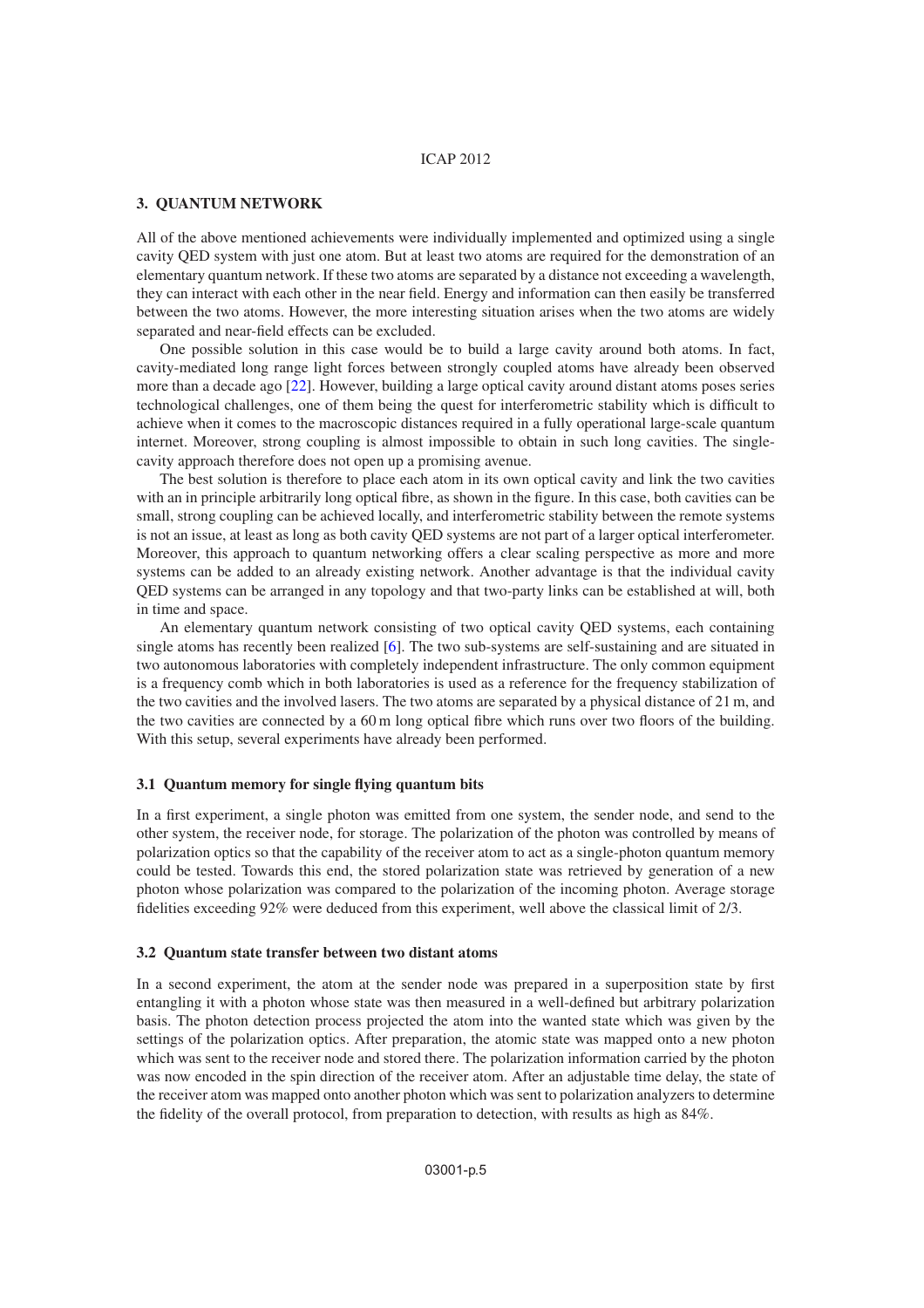### EPJ Web of Conferences

#### **3.3 Entanglement of two distant atoms**

In a third experiment, the atom at the sender node was entangled with a photon which was sent to the receiver node. Mapping of the photon state onto the receiver atom produced two entangled atoms, one at the sender node in one laboratory, the other at the receiver node in the other laboratory, 21 m apart from each other. The atomic entanglement was detected by mapping the two atomic states on two photons whose polarizations were analyzed with polarization-sensitive detectors. After post selection, entanglement fidelities exceeding 98% have been observed.

### **3.4 Nonlocal state rotation**

In a fourth experiment, a magnetic field along the quantization direction was applied in order to induce a Zeeman splitting between the two atomic states in which the information about the photon polarization is stored. This periodically rotated the relative phases of these states and thus induced a precession of the atomic superposition state. If the sender atom and the receiver atom were entangled, and if the magnetic field was applied at one location only, this led to a rotation of the entangled state which was observed in correlation measurements on photons emitted from the two nodes.

# **4. CONCLUSIONS**

Already the first experiments which have been performed have demonstrated some of the most essential ingredients of a useful quantum network. Obviously, they followed a long series of experiments performed previously. In fact, experimental progress in atomic cavity QED with the goal to realize an elementary quantum network experienced an almost exponential speed-up during the last two decades. Highlights on this route include the first direct demonstration of strong light-matter coupling for a dilute atomic beam with one atom in an optical cavity on average in 1992 [\[23\]](#page-6-22) and single laser-cooled atoms dropped through the cavity in 1996 [\[24](#page-6-23)]. First landmark experiments with a single atom emitting single photons on demand were performed between 2002 [\[15\]](#page-6-14) and 2004 [\[25,](#page-6-24) [26](#page-6-25)]. Next steps were taken in 2007 when the photon-generation scheme was extended from one photon to two photons, thus demonstrating two genuine quantum mechanical operations on a single light-matter system [\[19](#page-6-18)]. Three successive quantum operations, namely photon generation, photon storage and photon retrieval, were implemented in 2011 by the first realization of a single-atom quantum memory [\[21](#page-6-20)]. Remarkably, it took only one more year to make the next step and set up an elementary but in principle fully functional quantum network with four quantum operations, like three photon emissions and one photon absorption, in two distant cavity QED systems in 2012 [\[6](#page-6-5)].

In principle, such cascading of quantum operations could also be achieved with free-space emitters, but typical efficiencies would be extremely small and experiments would therefore suffer from intolerably small information-transmission rates [\[27,](#page-6-26) [28\]](#page-6-27). The advantage of cavity QED is that it boosts the overall efficiencies by orders of magnitude [\[29\]](#page-6-28). In fact, many of the present limitations experienced by cavity QED experiments come from the finite efficiencies of the classical system components like photon detectors and fibre couplers. Therefore it remains to be seen whether cavity QED progress can continue at such large pace. But the recent demonstration of the teleportation of an atomic quantum state from one cavity QED system to another remote cavity QED system [\[30\]](#page-6-29) shows that many more exciting developments will evolve in the years to come.

The author gratefully acknowledges the contributions from a fantastic team of co-workers including Jörg Bochmann, Eden Figueroa, Carolin Hahn, Martin Mücke, Andreas Neuzner, Christian Nölleke, Andreas Reiserer, Stephan Ritter, Holger Specht, and Manuel Uphoff.